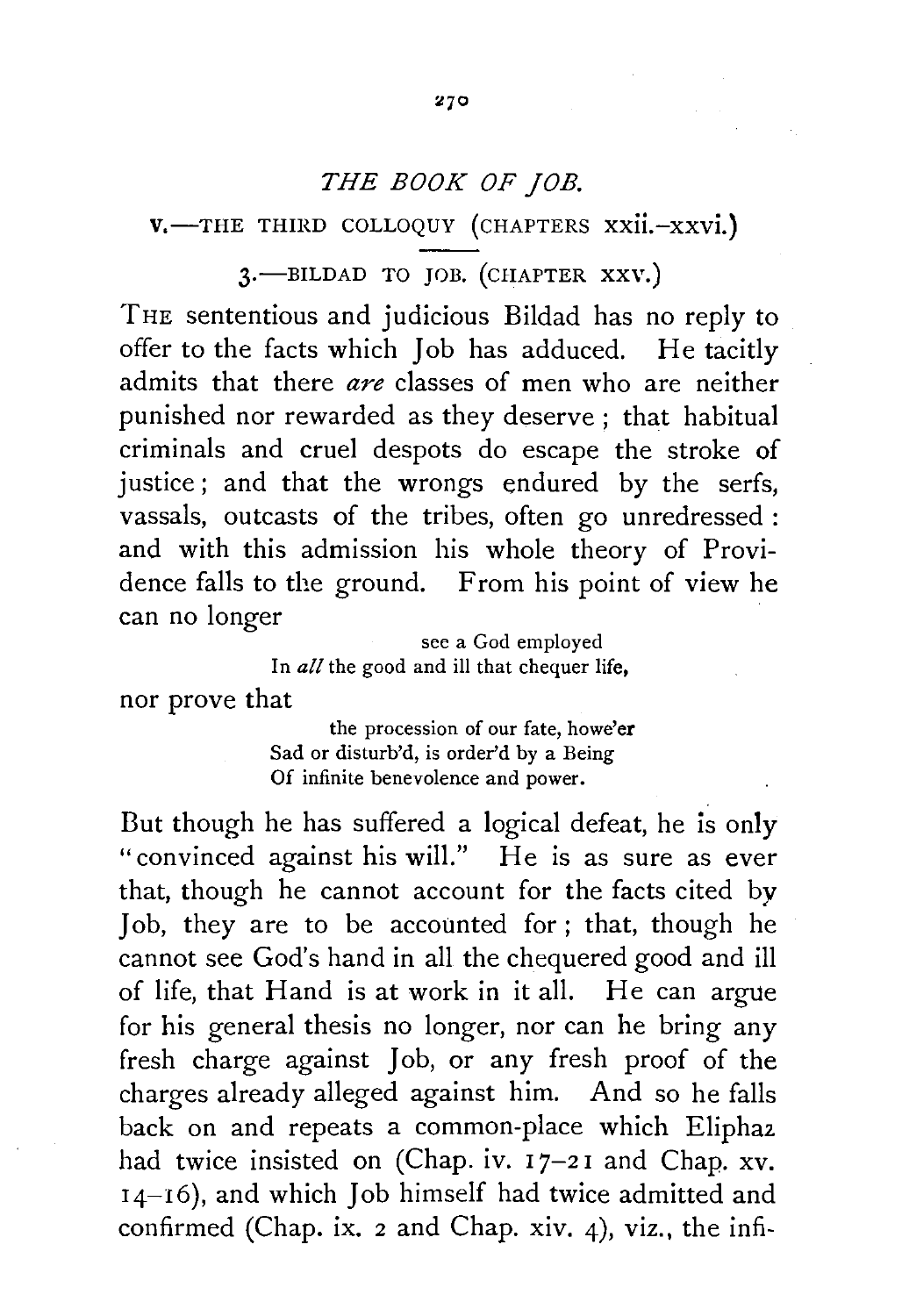nite distance and contrast between God and man. God is not only pure in Himself, but the source of all purity; and man is confessedly and universally impure: how, then, can any man reasonably hope, as Job evidently did hope, to justify himself before and against God ?

To *this* complexion he has come at last, after all his moralizing, all his citation of ancient authorities, all his heats of passion and rebuke. And, seeing how set and stiff he is in his opinions, seeing that he still clings to them though he can no longer argue for them, one is tempted to ask, What is it that has reduced him to so lame and impotent a conclusion? Was he really perplexed by the facts adduced by Job, and compelled to admit within himself that he knew no answer to them ? or was it Job's skilful appeal, in Chapter xxi. 29-34, to the antique sayings of many races as reported by "men of travel," sayings which Bildad loved so well, that beat him from his fence, and made him feel that in this keen encounter of adverse wits he was mastered at his own weapon, " hoist with his own petard"?

It is curious, too, that of all the Friends, Bildad should be left, or should be put forward, to confess their defeat. A man of conservative and rabbinical intellect is not usually more accessible to reason or authority than a man of prophetic temperament such as Eliphaz, or an irascible zealot such as Zophar. But such an one, though not more reasonable, is commonly less eager and fervent, and better able to fall back on well-worn truisms and vain repetitions. And so, it may be that, when 'defeat was inevitable, while Eliphaz was driven to the most passionate and baseless aspersions of Job's character, and Zophar perhaps was choked with an indignation which rendered ordered speech impos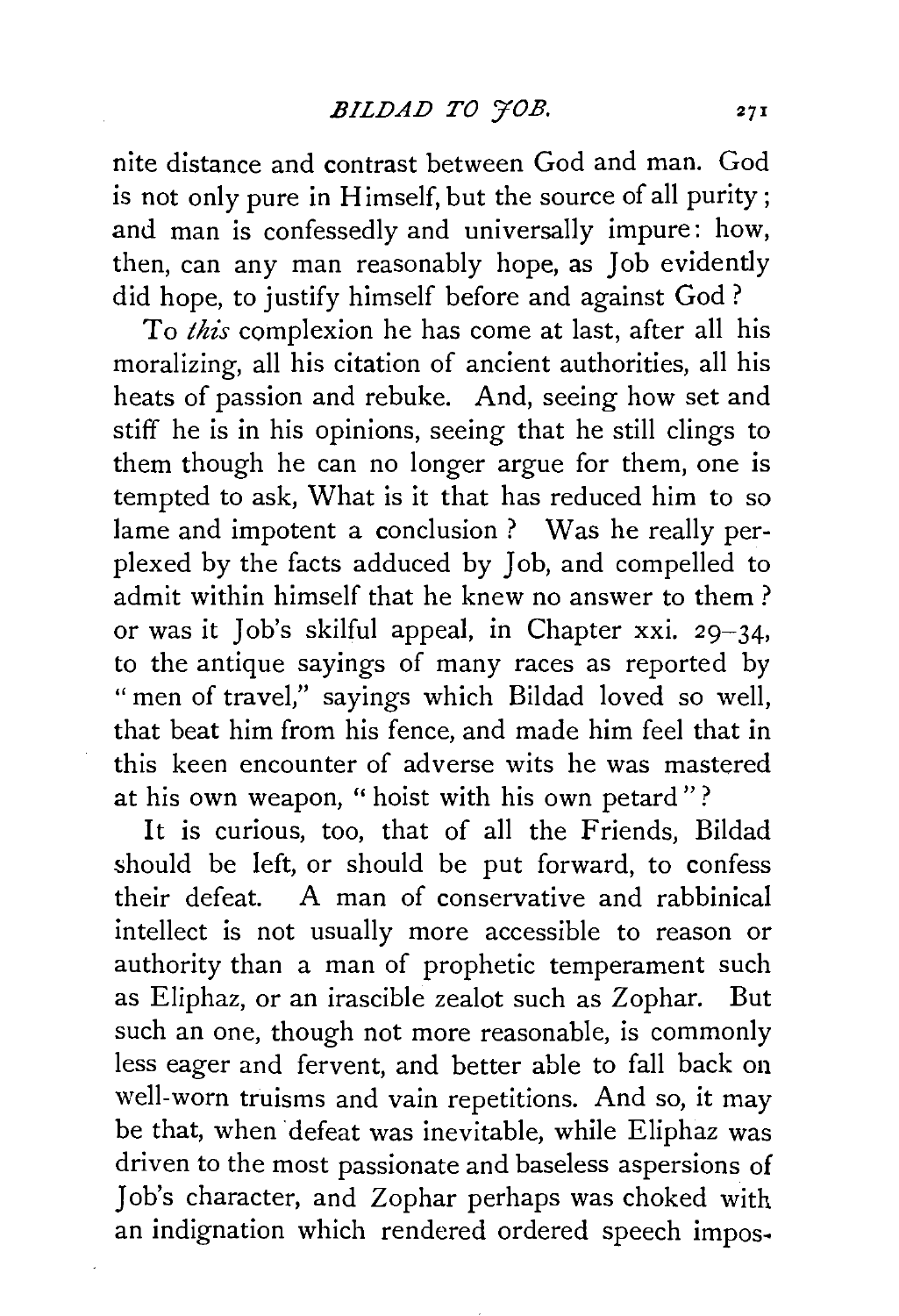sible, Bildad was still cool enough to cover their retreat, as best he could, with a little cloud of irrelevant truisms.

It should also be remarked that though, in this the final speech made on behalf of the Friends, Bildad does venture to repeat truisms which had carried no argumentative force from the lips of Eliphaz, he does not venture to repeat the accusations with which he and his fellows had so often quickened in Job a too arrogant and peremptory sense of his own innocence. More than once I have had to point out that the Friends themselves had evidently but little faith in these accusations; that they charged him with sins which, on their theory, Job *ought* to have committed, rather than with sins of which they had any evidence. And now, in the last words they utter, as they tacitly confess themselves beaten in argument, so also they tacitly withdraw all their aspersions on the character of Job-thus making his victory complete. He is *not* "the sinner" they have so often pictured him, and therefore his sufferings are not the due reward and natural result of his sins.

With fine dramatic art the Poet will not suffer us to part from the Friends of Job while we are incensed against them by their censures of him. For, after all, they *are* his friends, and love him in their unloving way. In their way, too, they are the friends of God, and have been impelled into their sins against *Him,* as well as against Job, by a sincere concern for his honour. Hence Bildad's final words are at least inoffensive. He no longer criminates Job. He simply and briefly states a truth which, however stale and logically impertinent, might well be listened to without irritation, since Job had himself more than once illustrated and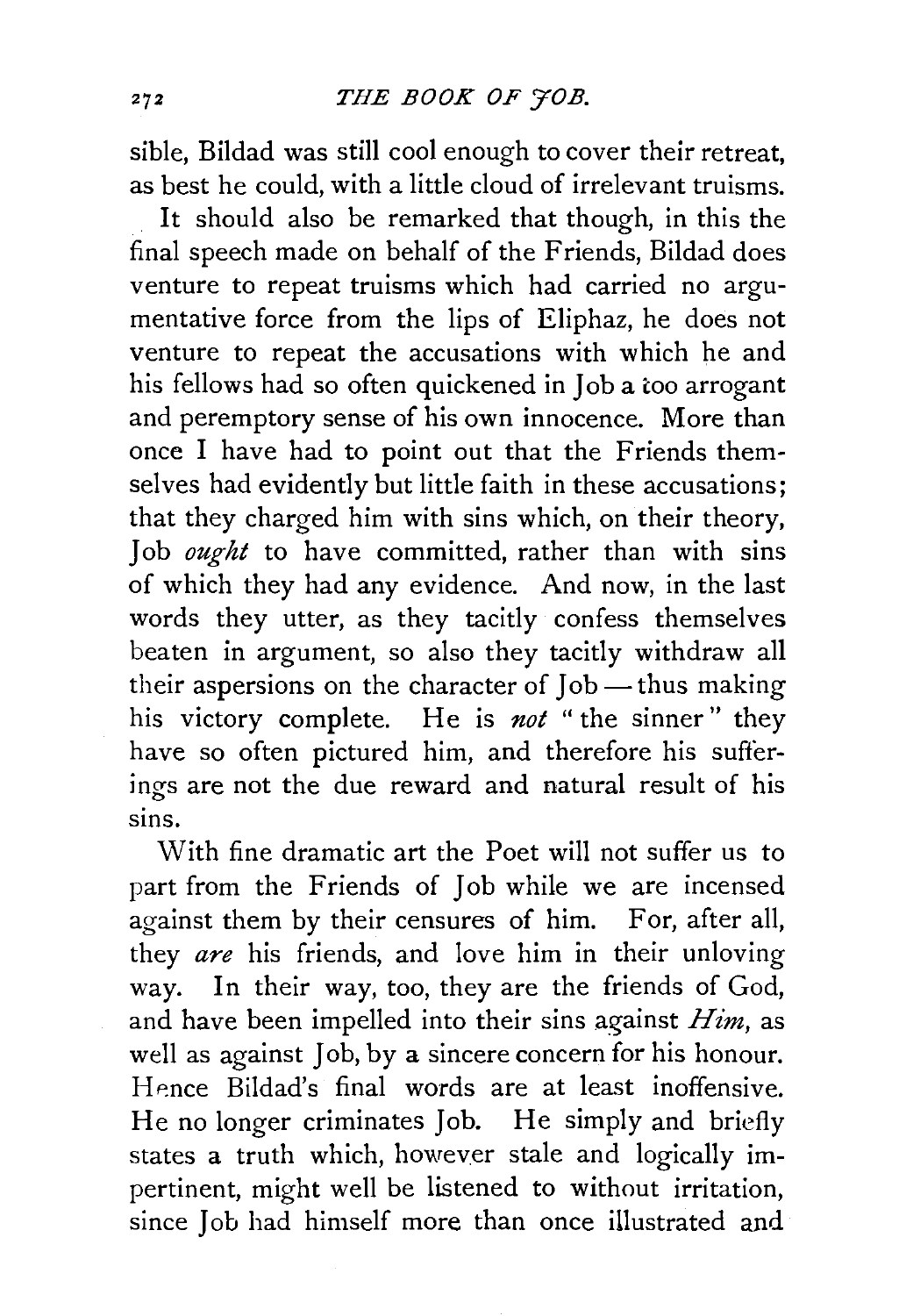BILDAD TO 70B.

enforced it. So that if, heretofore, we have often been tempted to say, " Job was *afflicted* with friends," or, still more strongly, " Job's *worst* affliction was his friends," we are now compelled to reconsider our verdict, and to modify it.

CHAPTER XXV.

|    | 1. Then answered Bildad the Shuchite and said: |
|----|------------------------------------------------|
| 2. | Dominion and dread are with Him.               |
|    | Author of Peace in his high places I           |
| 3. | Is there any number to his hosts,              |
|    | And upon whom doth not his light arise?        |
| 4. | How then shall man be just with God,           |
|    | Or how shall the woman-born be pure?           |
| 5. | Behold, even the moon it doth not shine,       |
|    | And the stars are not pure in his eyes!        |
| 6. | How much less that worm-a man,                 |
|    | And that creeping thing—the son of man!        |

Bildad does not so much as toueh Job's argument that the guilty are not, or are not always, punished according to their deserts ; and, therefore, as part of this great controversy, his reply is logically impertinent. But though impertinent to the argument, it is pertinent to Job's mood ; for Job was once more longing to find his Judge, and counting on being acquitted by Him, if only He could find Him (Chap.  $x\ddot{x}$ ii.  $x-12$ ). "But *can* you count on that acquittal?" replies Bildad. " Ah, think how great God is, how immaculate! and how weak man, and how impure!" It evaded Job's real complaint, viz., that here at least God did not judge men and render to them according to their deeds; but it met Job's strong feeling of innocence, his passionate assertions of integrity, fairly enough, and honestly warned him, as indeed he had more than VOL. VIII. 18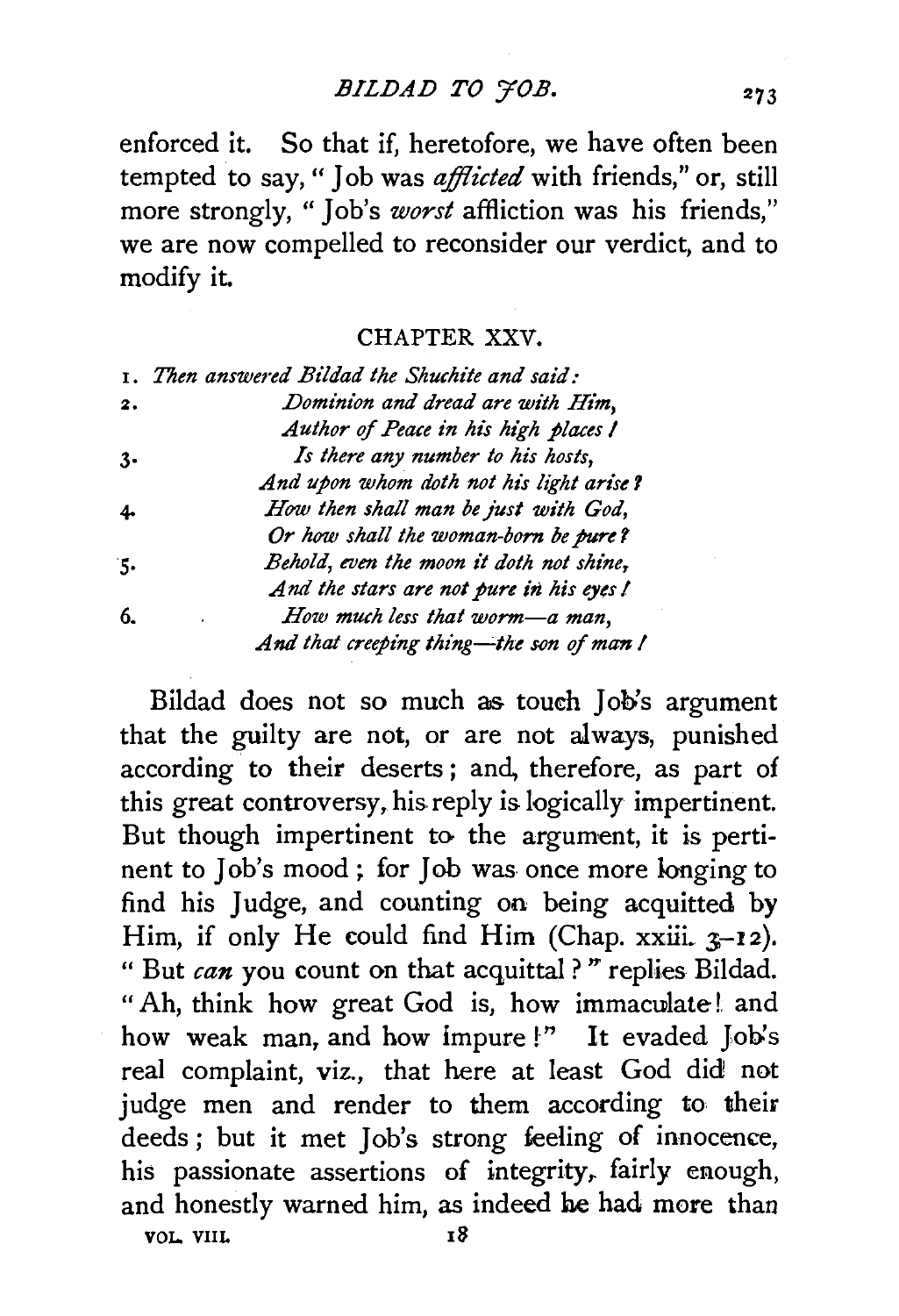once warned himself, that in the light of the Divine Presence he might find in himself spots and stains which would not "leave their tinct." It was all true, as Job found when Jehovah answered him out of the tempest, and he could only fling himself at the feet of his Judge, and exclaim, "Lo, I am vile!"

*Verse* 2.-God, argues Bildad, is "Author of Peace in his high places," *i.e.,* in the heights of heaven, among the celestial host. Even they are fallible, if they have not fallen ; hostility and rebellion are possible to them, even if they have not broken out. And therefore even the celestial armies-and why are they "armies" if they have nothing with which to contend ? -need, and have, a Judge who, sitting high above them, can control, command, and unite them.

*Verse* 3.—Those bright armies, or hosts, are innumerable ; but there is no soldier in their ranks who does not receive his light from God, and reflect it. They shine with borrowed rays. And if even *they* have no light, no glory but from God *(Verse* 4), how can man, who is contaminated  $by$  his birth, as well as from it, possess any light of his own, any purity which will not grow dim and dark in the dazzling lustre of the Divine holiness, any righteousness which he dare as sert against the immeasurable and infinite righteousness )f God ? If even the angelic armies in the heights of heaven submit to Him, must not any mere man, even the best and therefore the mightiest, contend with Him in vain?

*Verse*  $5$ .—The very light of the sun is not so purely bright to human sense and thought as that of " the pale chaste moon " and the stars. Yet even this light, so pure to us, is not without stain to the pure and holy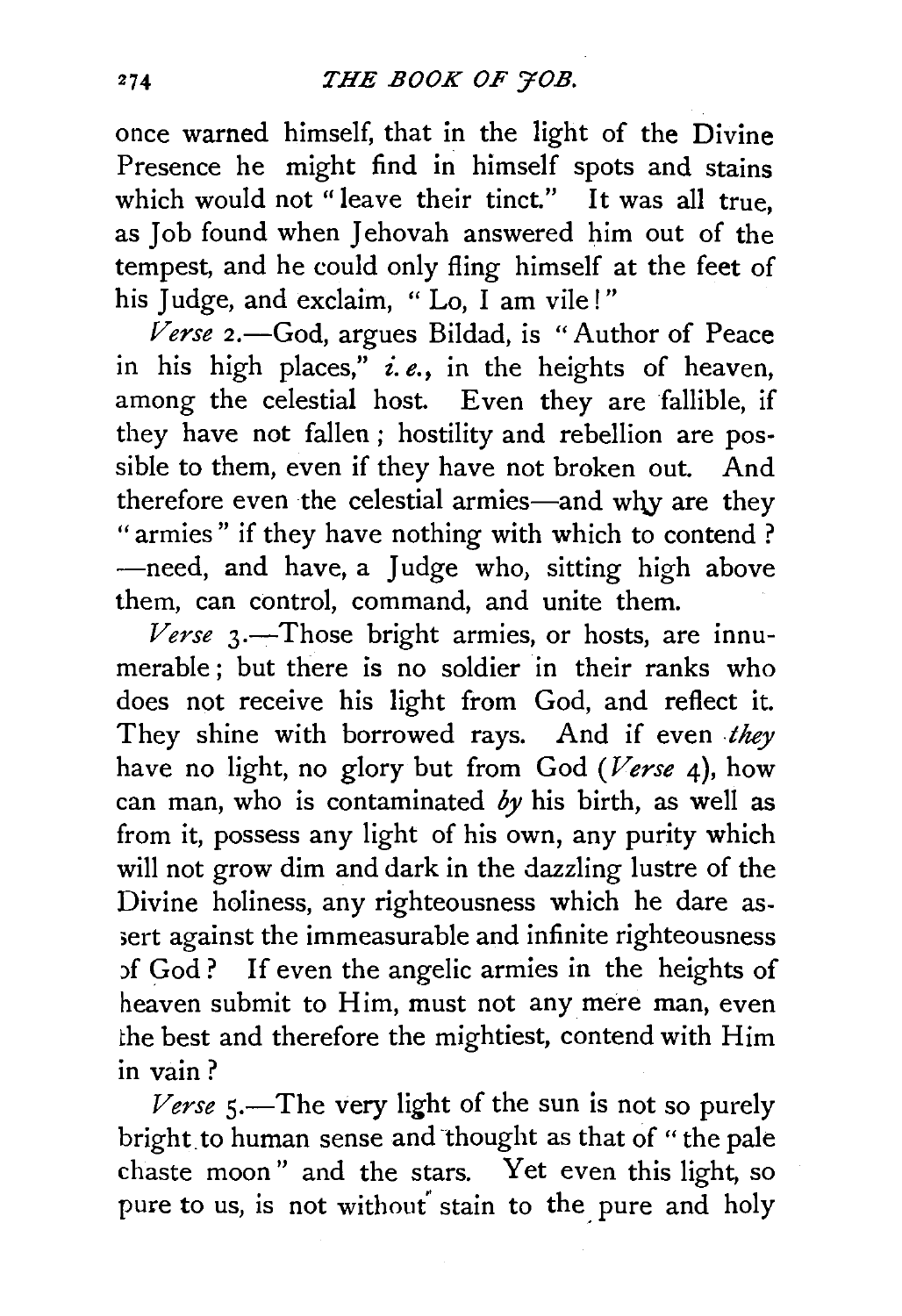God. And *(Verse* 6) if the purest light of earth, that on which we cannot look without longing that some touch of its white calm radiance should penetrate and cleanse our hearts, is not "clean " before God, how much less can man, that worm creeping through the dust, be pure in his eyes ? If the difference and distinction of quality between the awful and almighty Inhabitant of Eternity and the loftiest and greatest of his creatures be so vast, what must be the interval which separates *us* from Him?

This was Bildad's argument. And it was all truethat is, from his point of view. Who has not felt, as he felt, the vastness and purity of the nightly heavens, and, reflecting on the number and order of the great orbs of light which float silently through the darkness, felt also the insignificance and meanness of man (Psalm viii.), or at least of *one* man, viz., himself? How vain and ignoble seem all the fret and fever of our life in the face of that divine tranquillity! How sordid and poor and confused are all the motions of our souls as contrasted with the steadfast order and immeasurable grandeur of the vast scene on which we gaze! At such moments, in such moods, it is natural for us to conceive of man as a mere worm creeping through the dust, and with dust for his meat. But we should wrong God our Maker, even more heinously than ourselves, if we mistook that natural and emotional conception for an adequate and scientific conception of man's place in the universe. A being possessed of reason and conscience, and capable of righteousness and love, is more and better, not than many worms only, but than many worlds. And therefore we are guilty of a very gross and heinous sin against God if we habitually use the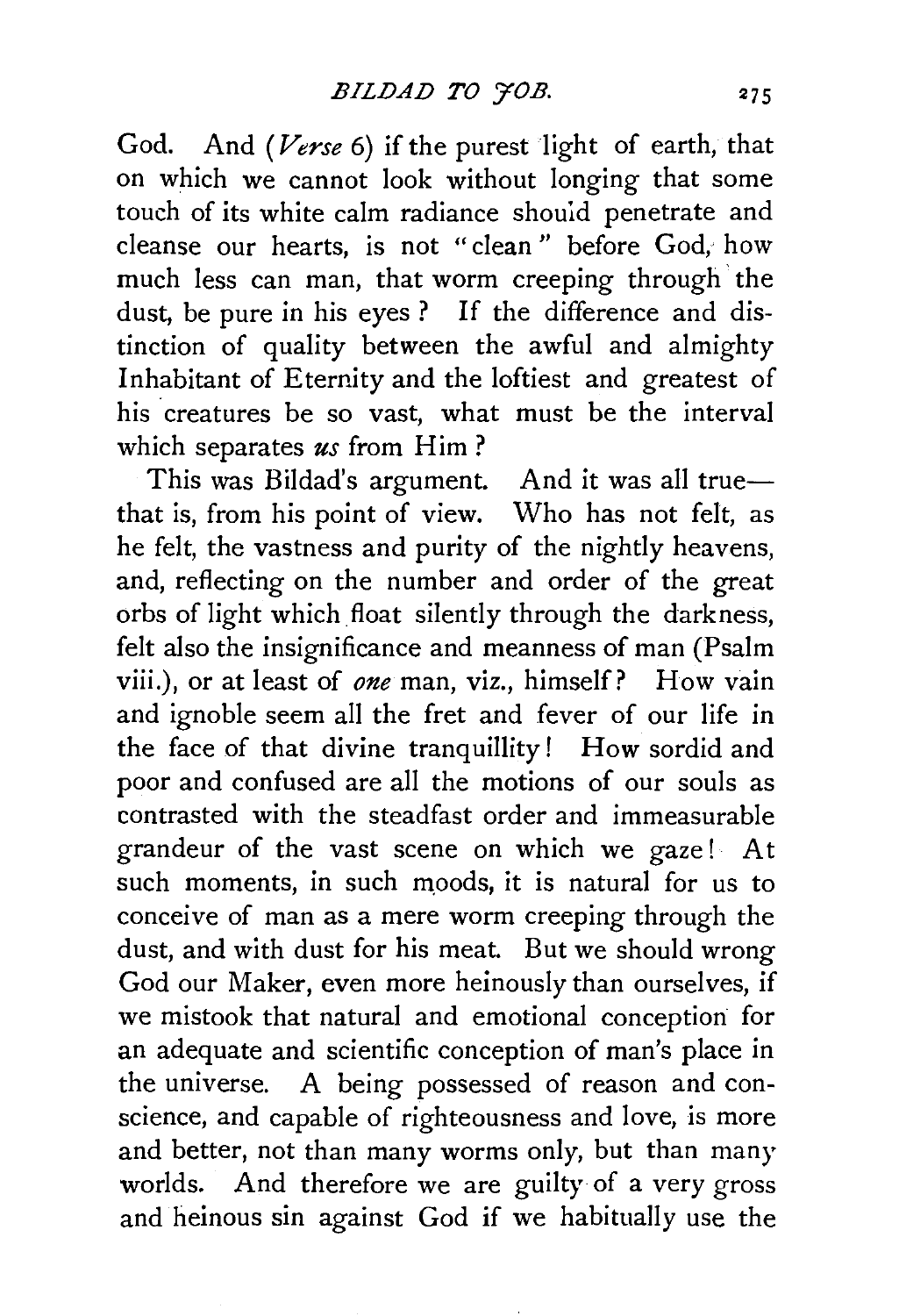words of Bildad, and use them as setting forth the true nature and place of man in the eye of the Almighty. Mere almighty Power, with no Wisdom to guide and no Love to inspire it, looking down from the high vault of heaven, might regard men as mere worms of the dust. But God is Wisdom even more than He is Power, and Love even more than He is Wisdom. And hence we do not please Him, as Bildad thought to do, by depreciating man. It is not religious, but most irreligious, to think and speak of ourselves or our neighbours simply as sordid or impure. There is power in man as well as weakness, grandeur as well as meanness ; virtue and piety are known to him as well as sin and impurity. And it is not commonly honest, much less pious, to close our eyes to one, and that the better, series of his qualities, and to fix our eyes solely on the other, or to speak of him as though he were all compact of evil.

## 4.- JOB TO BILDAD. (CHAPTER YXVI.)

Job has conquered the Friends. Bildad has virtually acknowledged their defeat. Instead of solving the problem they took in hand, they have but confused it by accusing Job of sins of which he was not guilty. Instead of proving, as they had undertaken to prove, that the sufferings of men in general spring from their sins, they have been compelled to admit that many sins provoke no present or adequate, recompense, and that many sufferings are not provoked by the sins of those who endure them. To vindicate the justice of God they have aspersed the character of man-inventing sins in Job which had no real or probable existence, ignoring facts in the lives of large classes of men which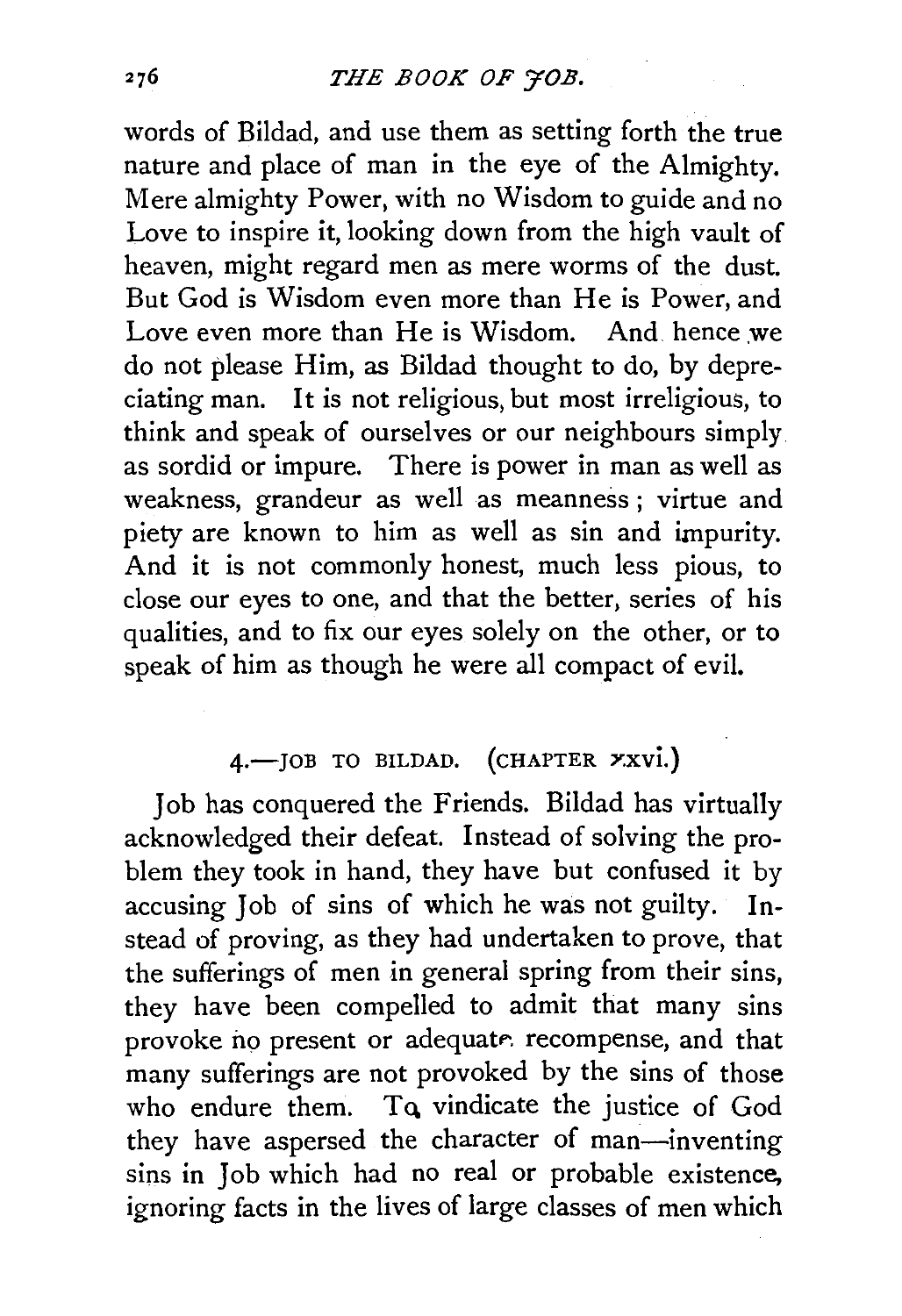were too real to be denied. And now that the argument has come to an end, Job has no difficulty either in admitting the truth of the warning with which Bildad had closed it, or in shewing that it was utterly irrelevant. The universal sinfulness of man may be true, must be true, if the weak fallible nature of man is to be brought into contrast with the awful and immeasurable holiness of God: but what has that to do with a man who has been redeemed from his sins through his faith in God ? It is very true that Job has not, consciously and adequately, solved the problem whether of his personal experience or of the general experience of humanity any more than the Friends. He can no more tell than they can tell why he has suffered, why so many suffer; but he has this immense advantage over them, that he has been true to the facts of the case, neither ignoring nor denying them ; that he recognizes the problem which the facts suggest, and *is*  trying so to frame it that a solution of it may become possible : and that he is looking to God, rather than to man, for the true and final solution of it. He has listened to all that the Friends can allege against him. - to their charges, their insinuations, their urgent appeals to him to confess his sins and to implore the Divine forgiveness ; and he can still say,

> What I did, I did in honour, Led by the impartial conduct of my soul ; And never shall you see that I will beg A ragged and forestalYd remission, If truth and upright innocency fail me.

He will not palter with himself by confessing sins which he has not committed, nor seek to escape his sufferings by feigning a penitence he cannot honestly feel. He is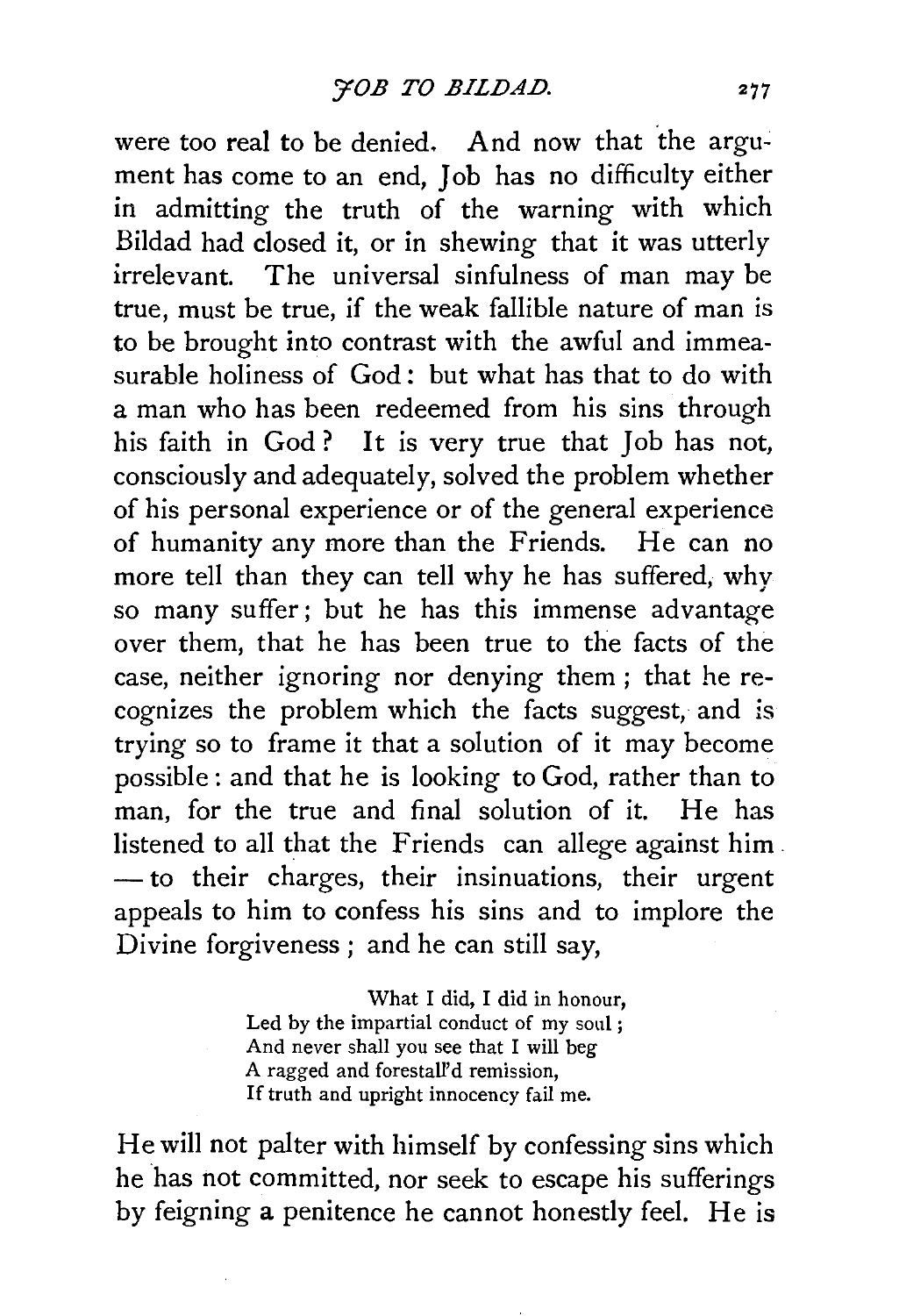true to himself, and to all the facts within his view ; and therefore there is hope for him, hope that the facts will at last yield their secret to him.

Nay, the facts *have* already, in some measure, yielded their secret, though he has not been able to grasp it and rest in it. For that great hope of a retributive life beyond the grave, of which he has at least caught a glimpse, is a very sufficient solution of the logical problem which exercised his thoughts, though it is by no means a complete solution of the mystery of suffering. For sufferings have their good and happy results in this life as well as in that which is to come. Some of these results Elihu will hereafter point out to him; others, Jehovah will force home upon his mind when Heappears to close and crown the argument. But it was his truth, his loyalty to facts, and to all the facts, which prepared him for these disclosures. They could not have been made, they would have been made in vain, to the Friends who were playing fast and loose·with the facts of human experience, "squaring their guess with shows," and deeming it all the worse for the facts if they did not accord with their theories and conjectures.

The veracious and generous spirit of the man is shewn in his treatment of Bildad's irrelevant truism. He does not question it because it comes back to him from the mouth of an opponent, or because that opponent thinks it tells against him. He does not even make light of it. On the contrary, he takes it up, and illustrates it with a freedom and fulness beyond Bildad's reach. When he longs to meet with God, he is not unmindful of the vast interval between God and man (Comp. Chap. xxiii. 6. He is quite sensible of the majesty of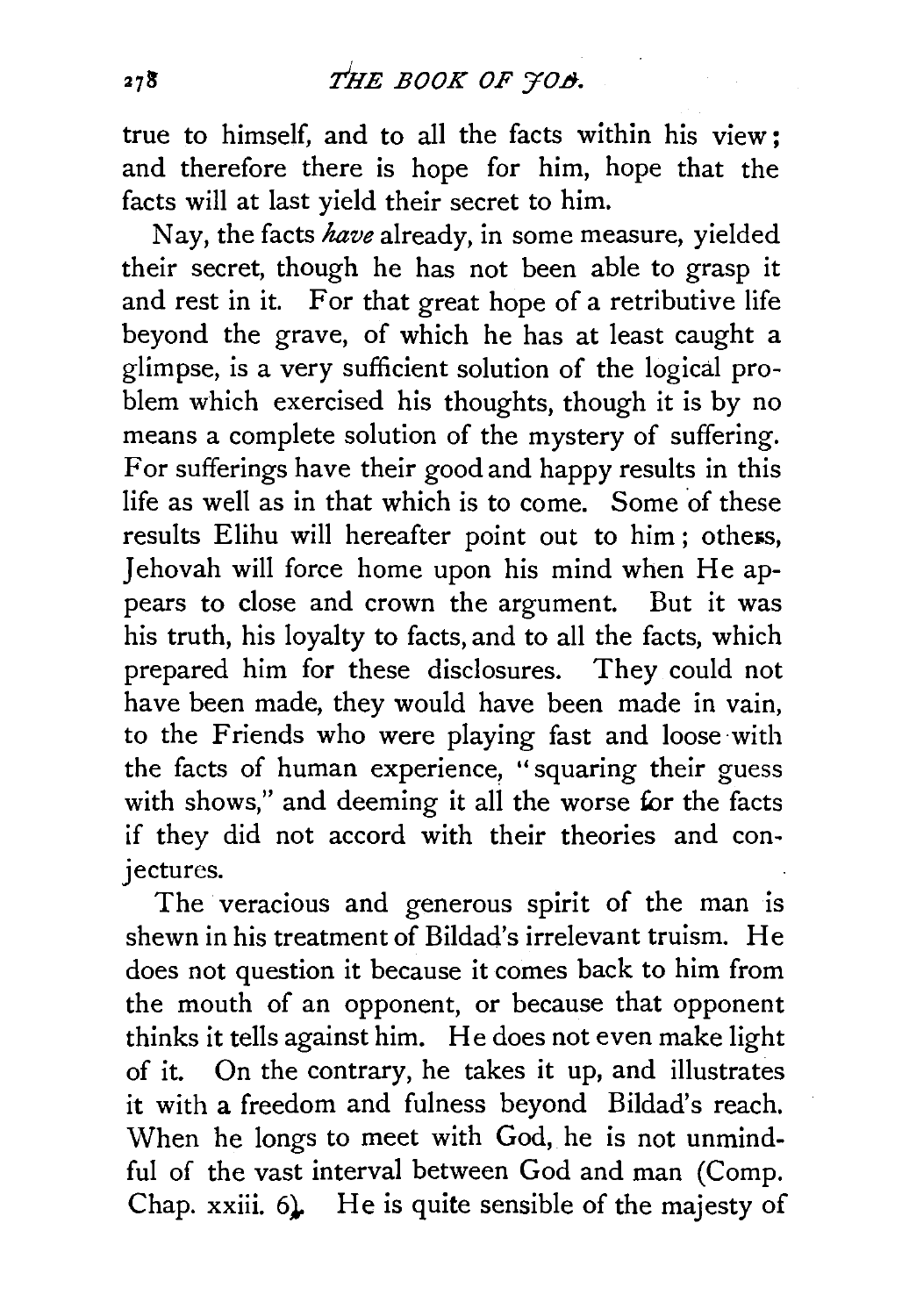God, although it no longer makes him afraid. That majesty is to be seen, not only in the heavens, not only in and above the stars, but in the dim Hadean world which lies beneath the sea (Verses 5, 6), and in the earth which hangs suspended in space (Verse 7), in the waters of the firmament (Verses 8, 9) and in the waters of the sea (Verse 10), in storm (Verses 11, 12) and in calm (Verse 13). The whole natural universe is pervaded by the Divine Majesty, and yet can render only a faint and distant whisper of a Majesty which transcends the utmost limits of human thought.

## CHAPTER XXVI.

|     | 1. Then Job answered and said:                  |
|-----|-------------------------------------------------|
| 2   | Wherein hast thou helped the weak               |
|     | Or succoured the feeble arm?                    |
| 3   | In what hast thou counselled the unwise,        |
|     | And frankly imparted knowledge?                 |
| 4   | To whom hast thou addressed thy speech,         |
|     | And whose spirit hath come forth from thee?     |
| 5   | The Shades tremble                              |
|     | Beneath the waters and their inhabitants!       |
| 6   | Hades lieth bare before Him,                    |
|     | And there is no covering to Abaddon.            |
| 7.  | He stretcheth out the North over the void,      |
|     | And hangeth the earth on nothing;               |
| 8   | He bindeth up the waters in his clouds,         |
|     | And the cloud is not burst beneath them:        |
| 9.  | He covereth the face of his throne,             |
|     | He spreadeth over it his cloud:                 |
| 10. | He draweth a circle upon the face of the waters |
|     | To the bound where light toucheth darkness:     |
| 11. | The pillars of heaven tremble                   |
|     | And are amazed at his rebuke;                   |
| 12. | By his power He agitates the sea,               |
|     | And He is of skill to smite its pride:          |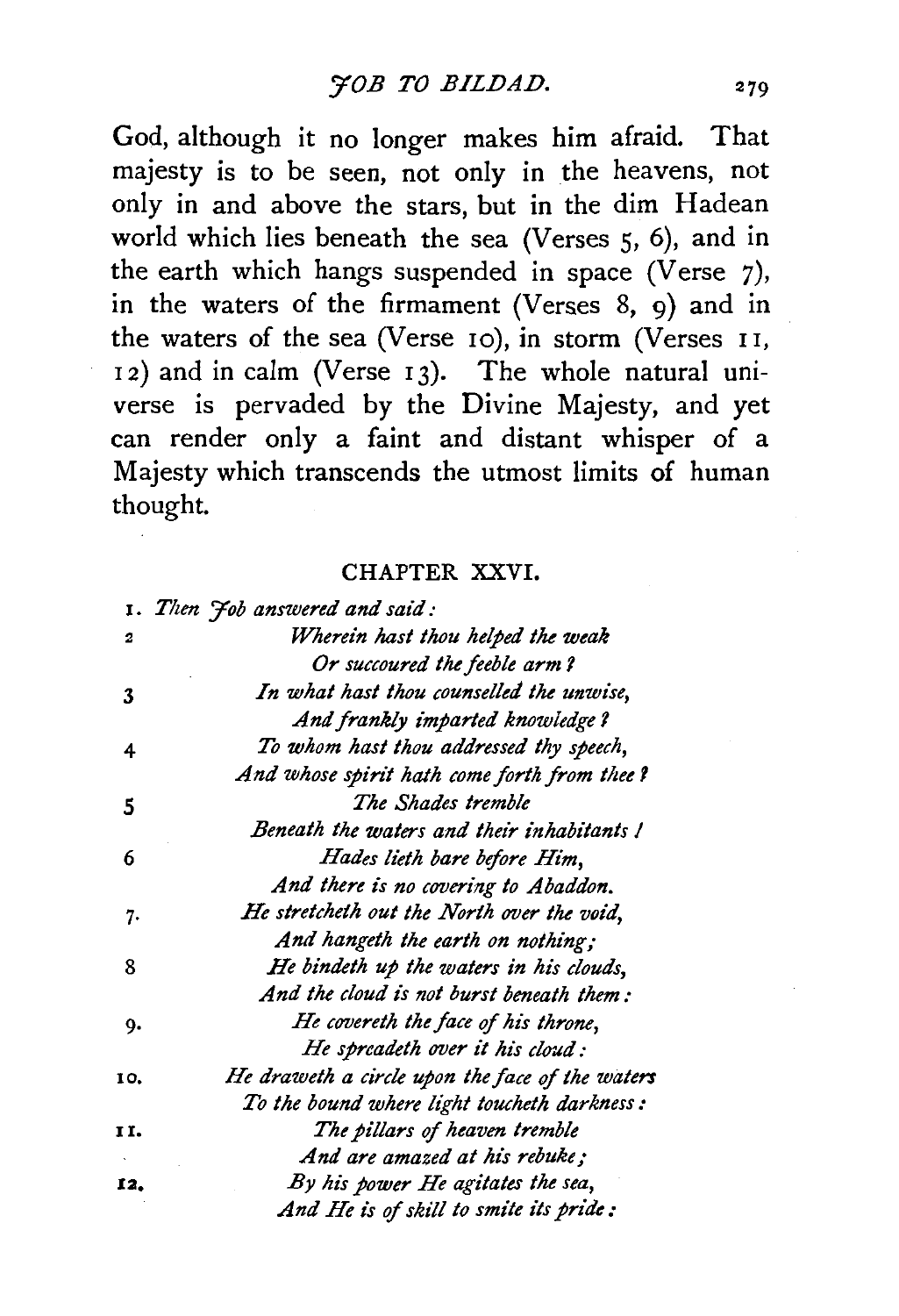## 28o *THE BOOK OF YOB.*

13. *By hi's breath the heavens grow bright,*  And He woundeth the fleet Serpent:-I4• Lo, *these are but the edges of his ways; And how sli'ght a whisper hath been heard of him I But the thunder of hi's power, who can understand 1* 

 *Tob commences his reply to Bildad in* a tone of irony and disdain. He himself, as he afterwards tells us (Chaps. xxix. and xxxi.), has often carried help to the weak, comfort to the afflicted, counsel to the perplexed. His claim to wisdom and benevolence is admitted by all the tribes. Has Bildad any such claim as this ? is it admitted ? can he make it good?

This is the general purport of these Verses ; but, more particularly, we may note that in *Verses* 2 and 3 Job virtually demands of him, " Do your words contain aught to succour me, whom you assume to be so weak ? or to instruct me, whom you assume to be so ignorant?" while in *Verse* 4 he demands both to whom the words are addressed and from whence they were derived, *i.e.*, he denies both their relevancy and their originality. *To whom?* Surely not to me, for your words have no bearing on my argument ? *From whence?* from me or from Eliphaz ? for very certainly you did not get them from God. Both Job (Chaps. ix. 2 and xiv. 4) and Eliphaz (Chaps. iv.  $17-21$  and  $xy. I4-I6$ ) had twice uttered the thought on which Bildad's brief declaration is based; and Job now both charges him with having dressed himself in borrowed robes, and inquires from whose wardrobe they have been stolen ?

But at the close of Verse 4 this strain of irony comes to an end. Job pauses; he turns from man to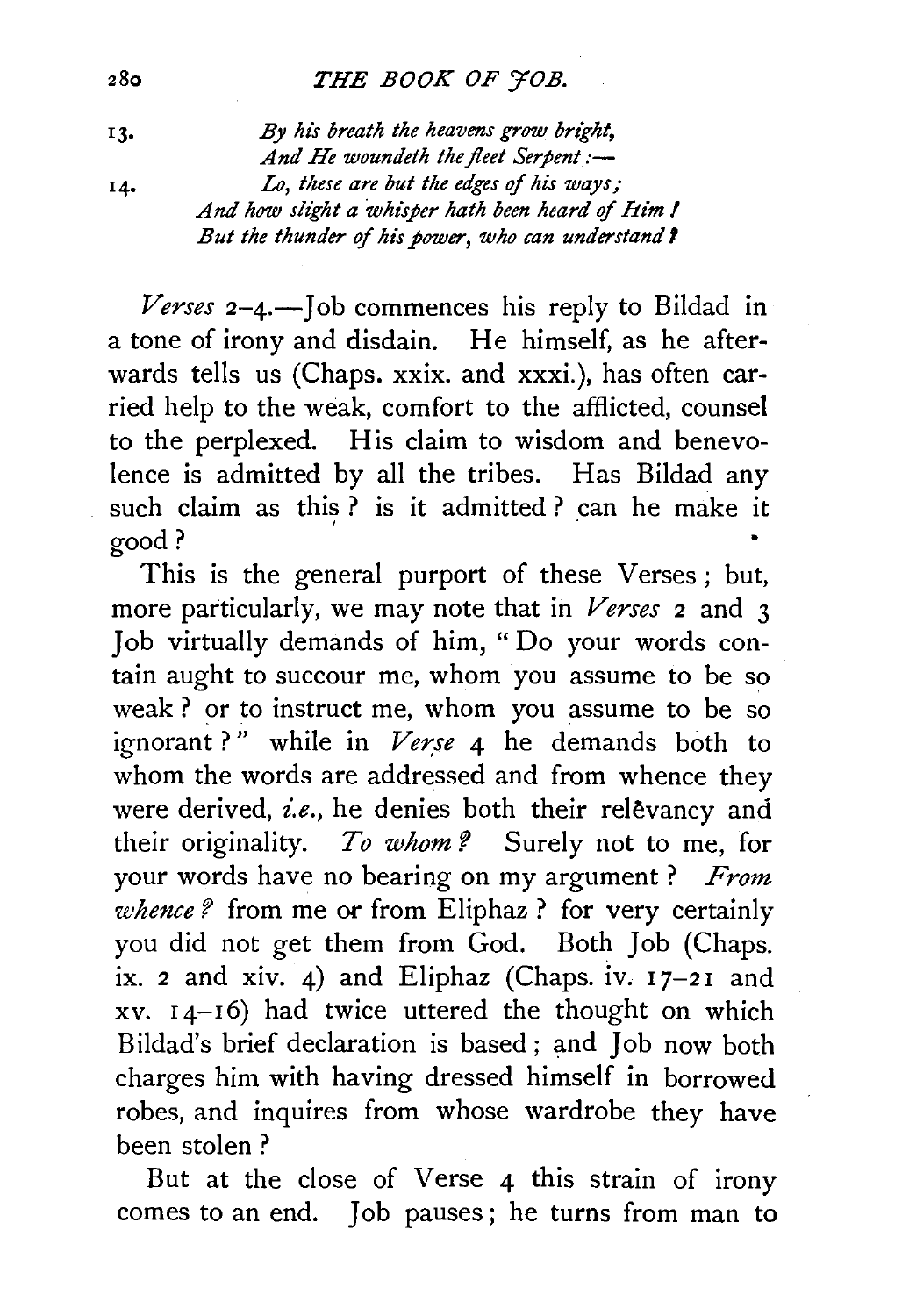God, from whom alone *he* will derive his inspiration, and commences a strain of praise and adoration in which he is soon wholly absorbed. Bildad had extolled the majesty of God as the Ruler of the heavenly host, and in *Verse* 5 Job takes up and expands the strain. Gathering his singing-robes about him, he chants a hymn of praise compared with which Bildad's is poor and tame indeed. God's rule extends, his majesty is to be seen, not in heaven alone, but throughout the universe,-in Hades, in the earth, in the sea, in all the changes and commotions of time. Job's tone is as much more lofty and fervent as his theme is wider than that of Bildad. And even in the Hebrew Psalter itself there are few nobler psalms than that which now breaks from his lips.

In *Verses* 5 and 6 he celebrates the majesty of God as extending even to the dark kingdom of Hades, to the Abyss which lies far below the ocean, to the underworld in which the disembodied spirits of the innumerable dead are gathered together. Even the great and wide sea, with its multitude of inhabitants, cannot hide this subterranean realm from the Almighty. When He glances upon the dead, though the glory of his face must penetrate the depths of the intervening sea to reach them, his majesty makes them afraid ; " the Shades tremble," or writhe like a woman in travail.

This allusion to Hades is curious and suggestive. It may be that Job's thoughts were carried straight to the under-world by the mere force of antithesis ; that, as Bildad had spoken of the majesty of God as it is revealed in the heights of heaven, Job's mind flew to the opposite pole of being, and dwelt on that majesty as revealed in the depths of the Abyss. But there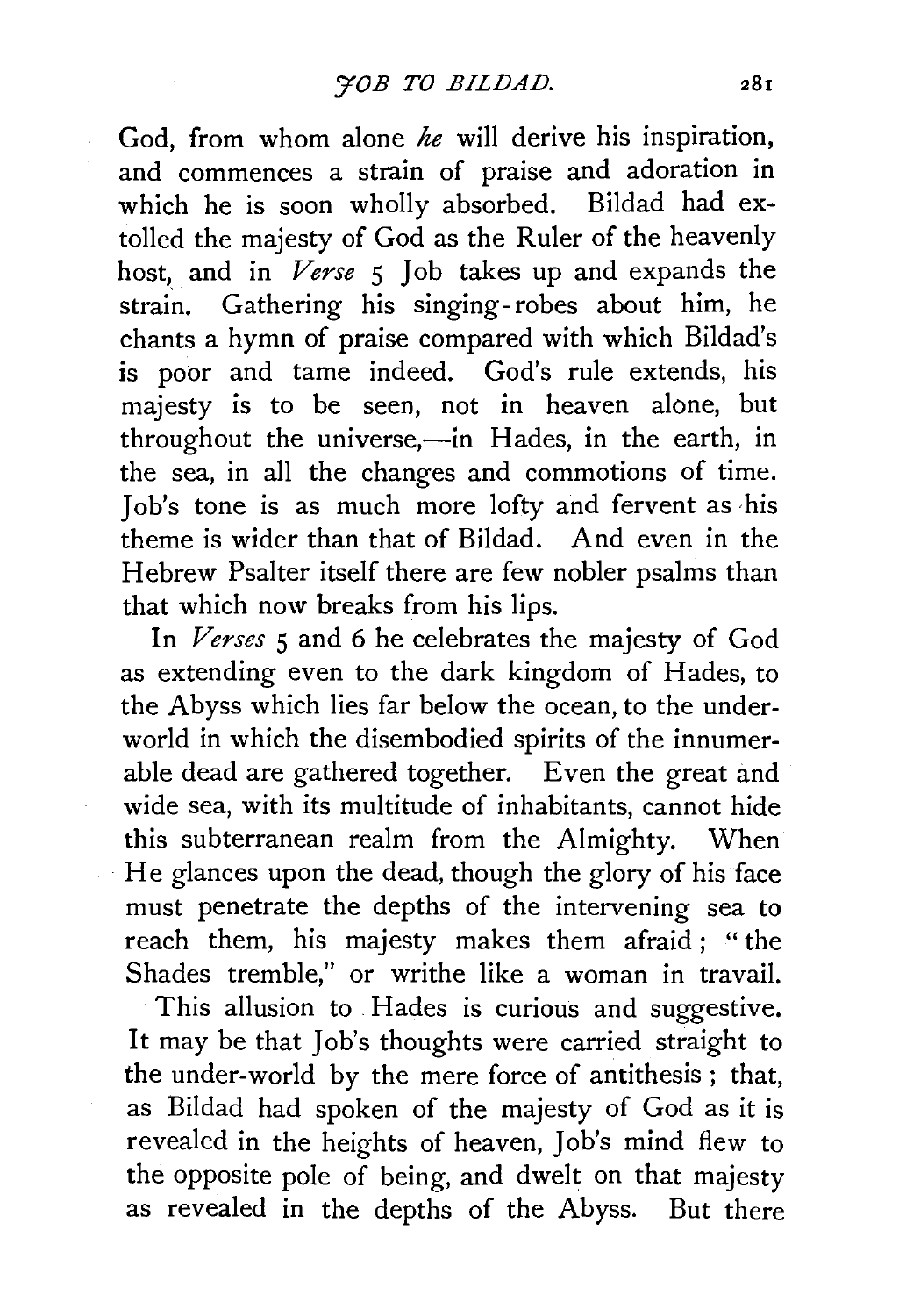may be more in it than this. Hades had been much and often in his thoughts, especially since he had caught a glimpse of the great hope that Hades might be the scene of his trial and acquittal, the court in which he would meet and be vindicated by his Judge. And it may be that it was because he now looked on Hades as the true home of his spirit (Comp. Chap. xvii.  $I_3$ - $I_6$ ) that he opens his psalm by affirming that God's presence is not confined to heaven, nor to earth, but reaches even to the unknown realm beneath the earth.

It is possible, though not probable, I think, that it was Bildad's mention of *the moon and the stars* (Chap.• xxv. 5) which suggested the thought of Hades. For among the earlier Greeks the moon, because it seemed to sink under the earth, was regarded as a Chthonian, or under-world, power, one of the deities that ruled in "hell;" and hence mystical symbols of the moon were placed in the grave, that "perpetual light might shine" on the spirits of the dead. And wherever Natureworship prevails, it is so natural that men should regard the luminaries which rule the night as also ruling in the dark shades of death, as to render it possible that Job may have been familiar with this wide-spread superstition, as he was unquestionably familiar with many similar superstitions (Comp. Verses 12 and 13), and may have here permitted it to influence the form of his thought.

In *Verse* 7 he rises from the under-world to the world itself, and sings the power of God as manifested in having "stretched out *the North* over the void;" *i.e.,*  in stretching the northern sky, in which is the pole round which the whole vault of heaven revolves, over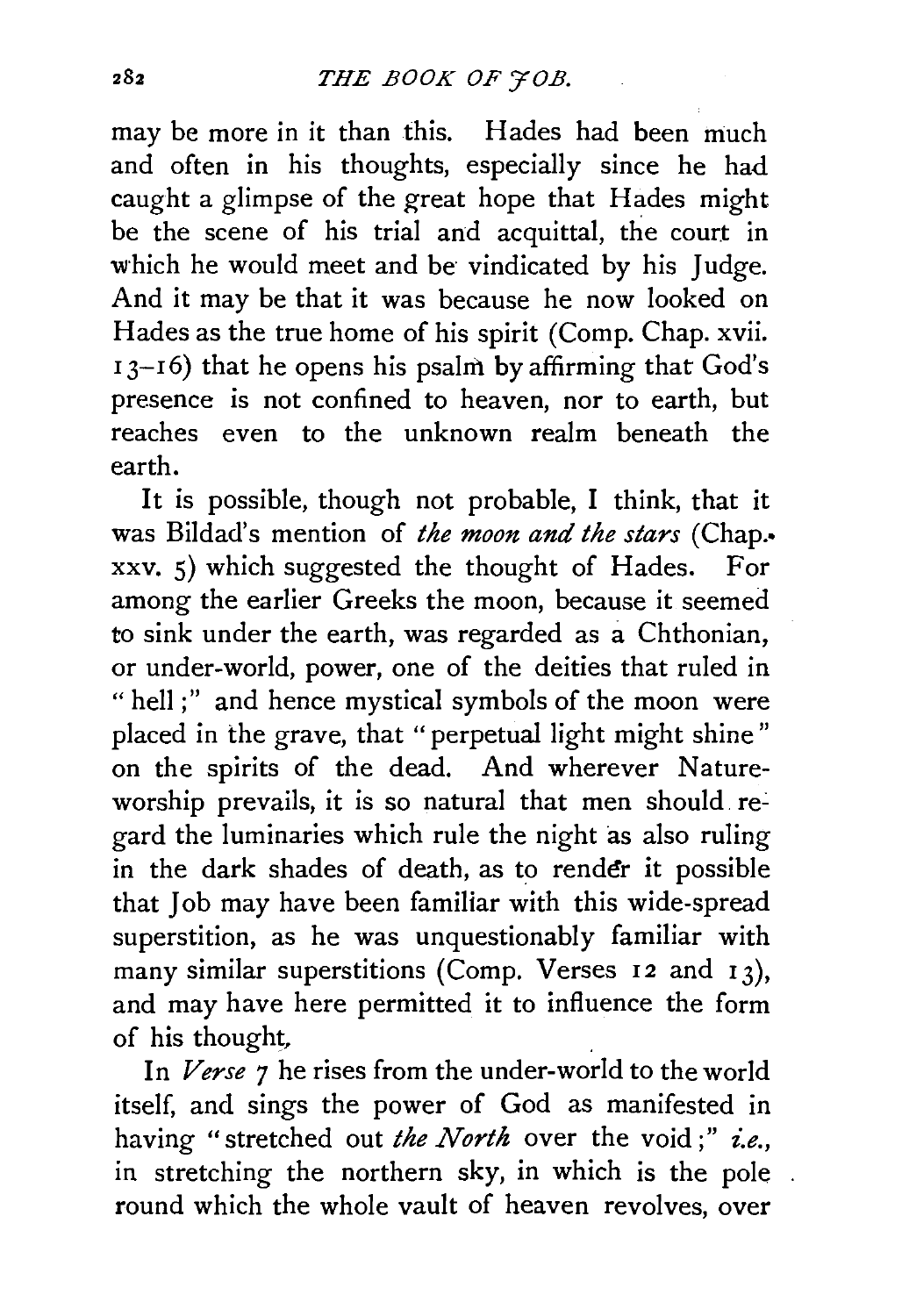the vast empty spaces of the at nosphere; and in "hanging the earth *upon nothing," i.e.,* hanging it self-poised in space. Many commentators are charmed with the truth and accuracy of this description, and triumphantly exclaim : "How Job knew the truth, demonstrated by astronomy, that the earth hangs self-poised in empty space, is a question not easily answered by those who deny the inspiration of holy Scripture."<sup>1</sup> But nothing can be more unreasonable or perilous than to claim the inspiration of God for the physical theories of Hebrew poetry. It proceeds on an entire misconception of the nature and value of Inspiration, and exposes the Bible to irresistible assaults from the side of science. For if Job was inspired because he knew the earth to be hung on nothing, then surely he was not inspired because he believed it to be a vast plain, or because he believed (Verse 13) the eclipses of the sun to be the work of a great dragon who was bent on devouring it. To insist on scientific accuracy as a criterion of Inspiration is really to give up the Inspiration of the Bible, for its physical theories are at least as often inaccurate as they are accurate; and if we may claim them as arguments *for* the Bible when they are confirmed by science, then surely our opponents may fairly claim them as arguments *against* the Bible when science disproves them.

In Verses 8-10 Job attributes the gathering and spreading of the heavily-laden clouds which precede a storm to the power of God. Heavily-laden though they be, they do not burst beneath their burden and discharge it until He gives the signal *(Verse* 8). They sail through the sky, above which He abides unseen, and through which some rays of his glory shine down

*•* "The Speaker's Commentary," *in toe.*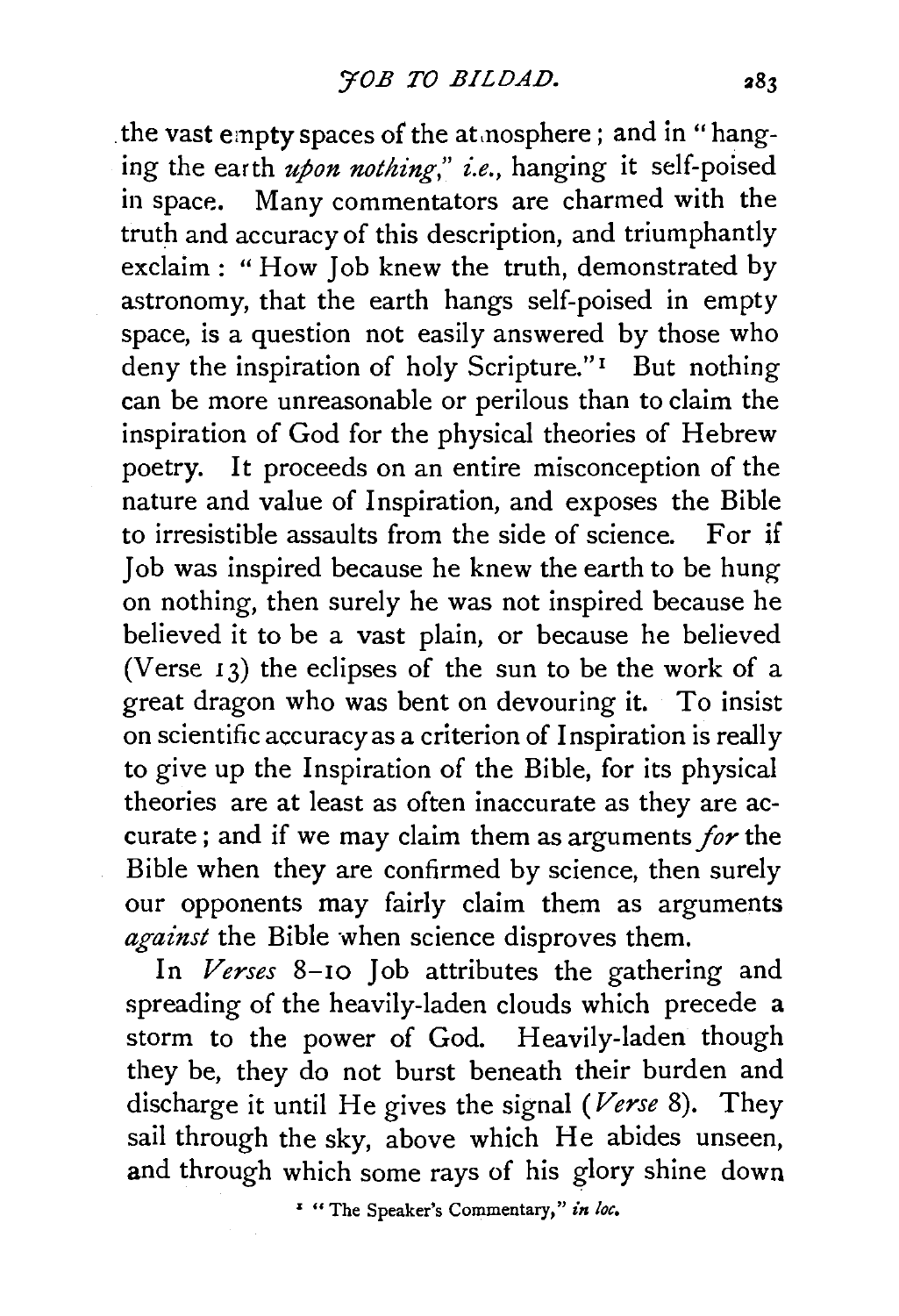upon men, veiling his throne from us with their dense vapours *(Verse*  $9$ *)*, that extend in an ever-expanding circle until they reach the farthest horizon of the sea, "which marks the exact limits of light and darkness." For the ancients believed that the earth was surrounded by the ocean, and that on the other side of the ocean the region of eternal darkness commenced. *This* was the bound where, according *to Job,* "light and darkness touched."

Having described the portents and gathering of the *storm,* in *Verses* I I and I 2, he describes the breaking of the storm on the agitated earth. " The pillars of heaven," *i.e.,* the high mountains on which the sky, seems *to* rest, "tremble" and writhe ; the thunder, which echoes and re-echoes among them in long reverberating peals, is the voice of their astonishment and terror at God's rebuke. Torn by the fierce winds, the sea is agitated *to* its depths ; it tosses up its arms and lifts *up* its voice on high, thundering back *to* the thundering mountains, and is wounded in its pride, by the stroke of the tempest, to the very quick.

*Verse* I 3.-The calm succeeds *to* the storm, and this too is the work of God, a revelation of his power and majesty. The clear bright wind, which disperses the clouds and restores to the azure sky its serenity and beauty, is his breath. It is his• hand which smites the fleet serpent or flying dragon. Now "the Dragon" was the name given by the ancients *to* one of the most sinuous and straggling of the constellations. It winds between the Lesser and the Greater Bear, and stretches well-nigh half across the Polar Circle. And this constellation (Comp. on Chap. iii. 8) is another of those popular personifications of the evil principle of which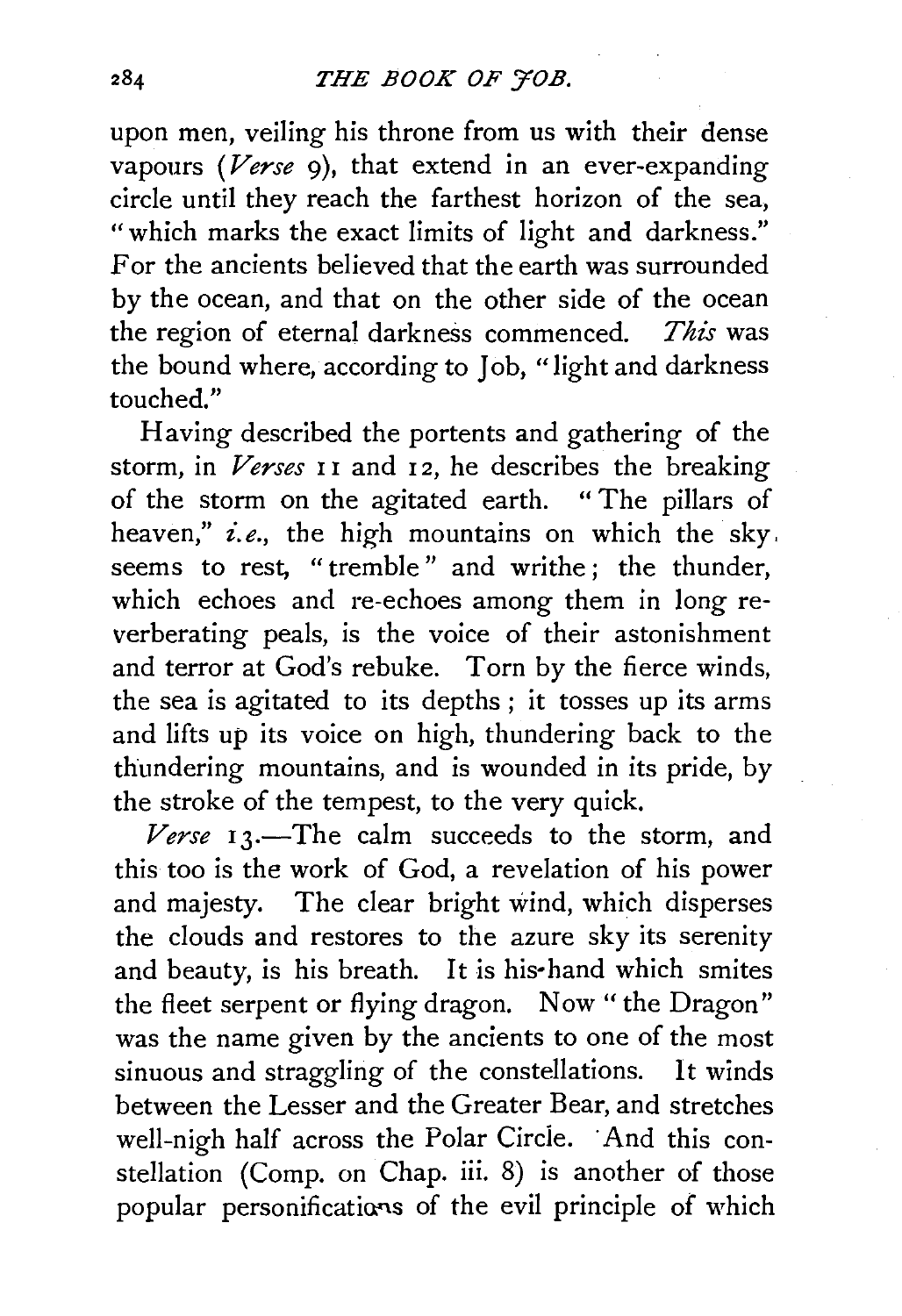we have just had an example in Verse 12.<sup>1</sup> According to the ancient mythology, it is the Dragon, or Serpent, which eclipses the sun by winding itself round it, and seeking to devour it. Were not God to wound the monster and compel it to flee, darkness would usurp the place of light. And the Poet here uses this symbol, I suppose, to express the conflict which, like St. Paul (Rom. viii.  $19-23$ ), he saw even in the physical universe, $-\text{the conflict between light and darkness.}$ between evil and good, in a creation made subject, against its will, to vanity and corruption. He was aware of an evil power at work around him averse to all goodness, the enemy of all light. And it is God's final and conclusive triumph over this fell power which he celebrates, a triumph which brings back order and peace, and the lustre of an ever-renewed brightness, to the agitated heart and the agitated world.

 $Verse$   $14.$  - Even these revelations of the Divine Majesty in heaven and Hades, in earth and sky and sea, in tempest and in calm, render but the faintest outlines, the mere edges of it. The most magnificent utterances of the physical universe, and its sublimest victories, are but the mere whisper of a Power the full thunder of whose voice the ear of man cannot hear nor his heart conceive. As God is dark to us only through excess of light, so also He is silent only through excess of sound, because He speaks with a too mighty voice, and absent only through an excess of presence which

<sup>1</sup> Verse 12.<sup>-'</sup> And by his skill he smiteth *Rahab*," is the literal rendering of the last line. The original word is that used in Job ix. 13. In the comment on that Verse I have explained that " Rahab " was an ancient personification of the principle of evil. The term might therefore be well applied to the sea by an Arab or a Hebrew, to both of whom the mighty restless sea was an object of fear and abhorrence.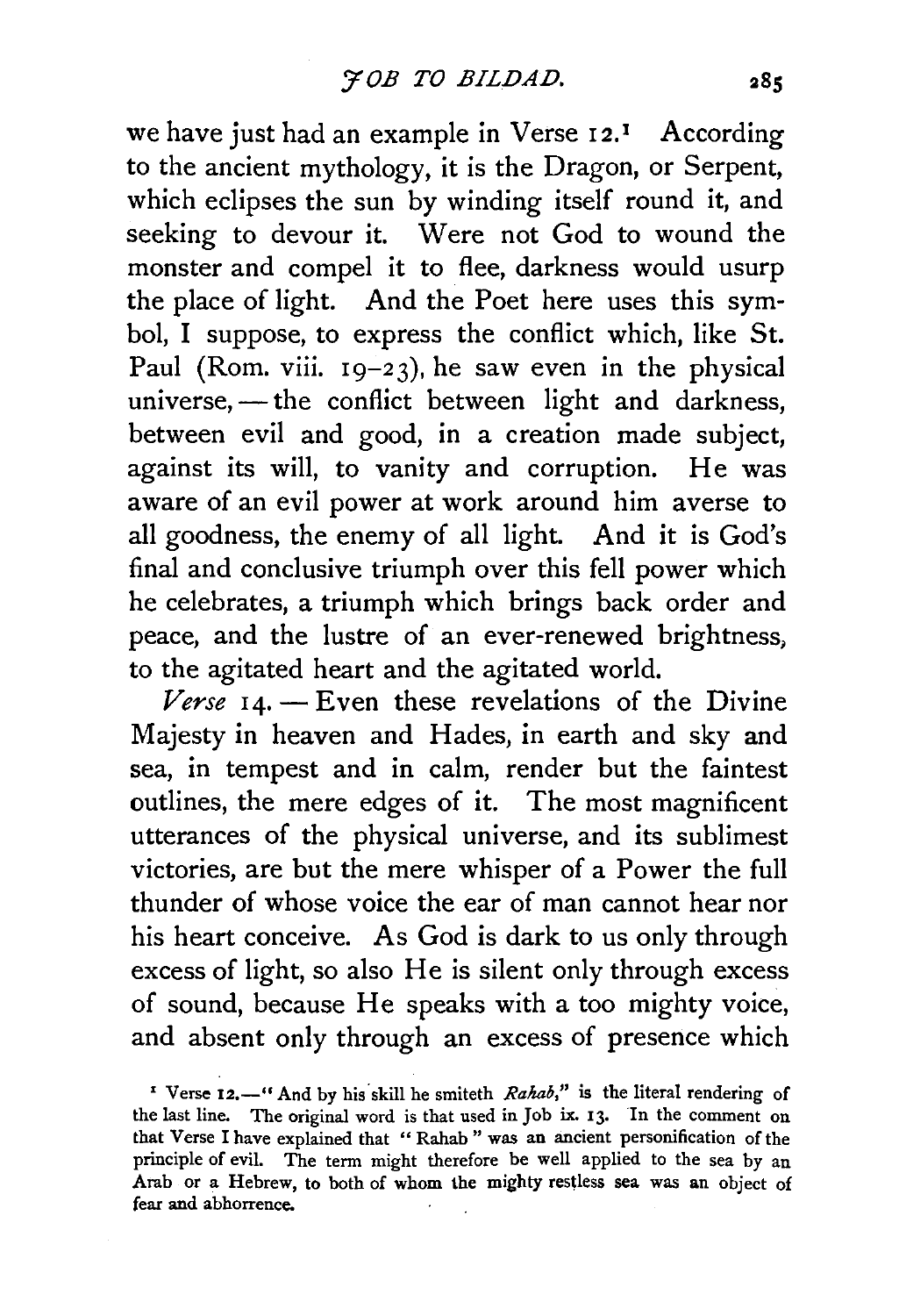renders Him invisible to creatures such as we are in such a world as this.

In this noble psalm, then, Job shews that his whole soul is possessed by the truth which Bildad affected to teach him, and that this truth awakens in him musical echoes and responses of which Bildad himself was utterly incapable.

Here the controversy with the Friends comes to a close. Bildad has so little to say when he last speaks, that we are prepared to find that Zophar has nothing to say. Job's victory over them in this final Colloquy is complete, conspicuous. While admitting most of the facts on which they rely, he has refuted the inference which they have drawn from them; and in his turn he has adduced facts which, on their hypothesis, they cannot explain, which they do not venture even to touch. He has driven the venerable Eliphaz to mere calumny and detraction, drawn the scholastic Bildad away from his maxims and authorities, and reduced even confident Zophar to a wondering and indignant silence.

And all the while he himself has been less ironical, less severe, less passionate, than before. The great hope which has sprung up in his soul, and which has renewed and established his faith in God, if it finds no direct expression in this Colloquy, at least expresses itself indirectly in his more composed and assured tone.

The fact is we crossed the watershed of this great controversy at the close of the last Colloquy, when Job cut his memorable inscription on the eternal rock, and looked down for a moment *with* open eyes into the depths of the Abyss, and saw in it, with astonishment